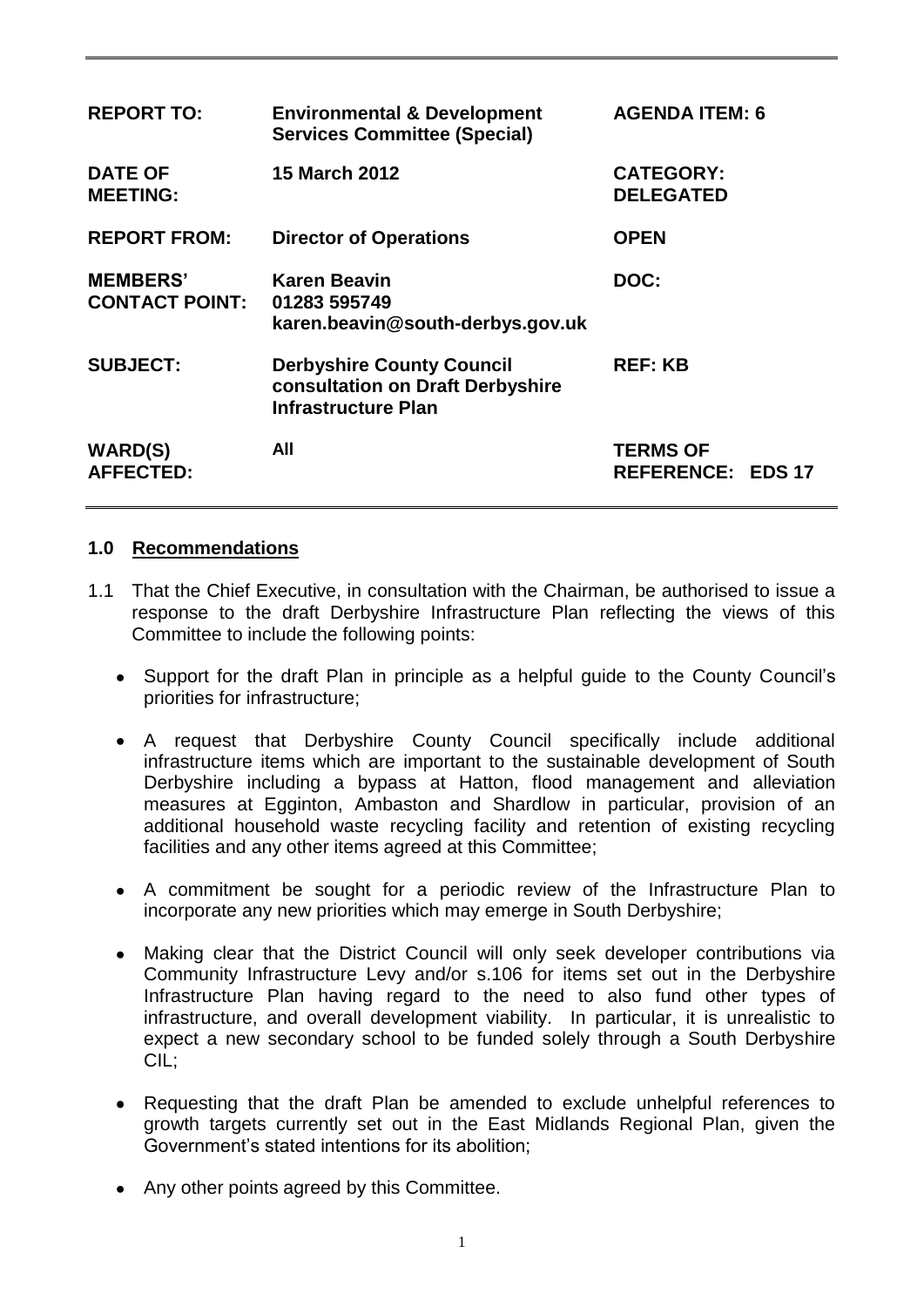## **2.0 Detail**

- 2.1 Members will know that the draft Derbyshire Infrastructure Plan was considered by Environmental and Development Services Committee on 1<sup>st</sup> March 2012. The report can be viewed via the following link: [http://cmis.south](http://cmis.south-derbys.gov.uk/CmisWebPublic/Binary.ashx?Document=13428)[derbys.gov.uk/CmisWebPublic/Binary.ashx?Document=13428](http://cmis.south-derbys.gov.uk/CmisWebPublic/Binary.ashx?Document=13428)
- 2.2 Members expressed concern over the process and content of the draft Plan and accordingly resolved the following:

*"That, in relation to the Draft Derbyshire Infrastructure Plan, Members feel that the consultation process is insufficient and request that a meeting be arranged between Derbyshire County Council Officers and Members of the Environmental and Development Services Committee to explain the process and criteria for this document. The wording of the letter to be delegated to the Head of Community and Planning Services in consultation with the Chairman of Environmental and Development Services Committee. A copy of this letter be sent to all Members of this Committee".*

- 2.3 Derbyshire County Council subsequently agreed to such a meeting which has been scheduled to take place immediately before this Special Committee.
- 2.4 The deadline for responding to the consultation was 13 March. However, the County Council have agreed an extension to accept this Authority's response following this Special Committee. It is therefore being recommended that a response be formulated by the Chief Executive in consultation with the Chairman of this Committee to reflect members' concerns. This is likely to include, as a minimum, itemising infrastructure items which appear to be missing from the draft Plan, a commitment to a periodic review of the Plan to reflect any changing priorities in South Derbyshire and any other matters which this Committee may resolve.
- 2.5 It is also recommended that the response should reflect the substantive recommendations from the EDS Committee of 1st March 2012, particularly in relation to the need to have regard to overall viability in seeking developer contributions through s106 or Community Infrastructure Levy in South Derbyshire.

#### **3.0 Financial Implications**

3.1 The drafting of a Derbyshire Infrastructure Plan raises questions around the future funding of County Council capital projects. Introducing a CIL in this District would have significant financial implications.

#### **4.0 Corporate Implications**

4.1 The Draft Plan and Draft Protocol have implications for the first theme in the Corporate Plan, Sustainable Growth and Opportunity.

### **5.0 Community Implications**

5.1 The Draft Plan and Draft Protocol have implications for the Sustainable Development vision as set out in the Sustainable Community Strategy.